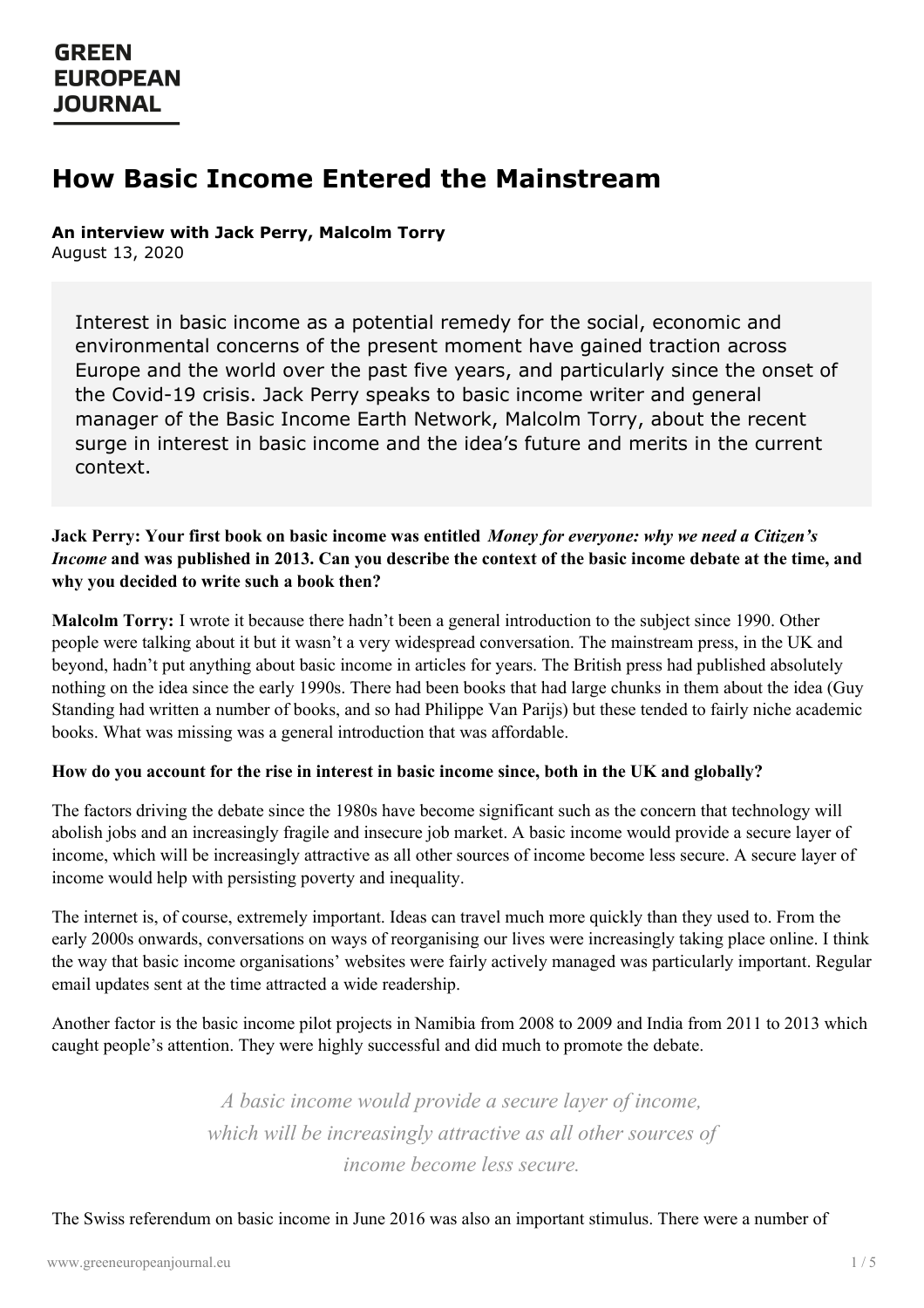unfortunate aspects, but I don't think that mattered in some ways. It was driven by skilled publicists. I know one of them – he's an artist and you could tell from the campaign as it was all big ideas. The referendum failed but it was nevertheless a clever public relations exercise with an international impact.

More recently, the Finland experiment in 2017-18 stimulated much useful debate and, oddly, a lot of fake news too. The Finnish trial was a very small, randomised experiment in which 2000 unemployed individuals from all over the country were picked out and their unemployment benefits were made unconditional for two years. In many ways, it was a very minor project. But right from the outset, the message got out that Finland was giving a basic income to everyone. That message spread and – certainly in the UK – it had an effect on the debate.

## You have long been involved in the Citizen's Basic Income Trust in London and the Basic Income Earth **Network. Can you tell us more about these organisations?**

The Basic Income Research Group (now the *[Citizen's](https://citizensincome.org/) Basic Income Trust*) started with a small group of us getting together in a room in Bedford Square, London in 1984. Since the end of the 18<sup>th</sup> century, the idea of basic income had emerged occasionally then disappeared again. Thus, the group took on the role of keeping the debate alive through research and educational activities. This ensured that the next time there was an uplift in interest, there would be material out there and one would need not start from nothing all over again.

Overall, the strategy has been fairly successful. The Citizen's Basic Income Trust is not an actively campaigning body: it was designed to facilitate an intelligent debate. It has always been an educational charity. I think that's made it quite effective.

In 1986, the Basic Income European Network (now the Basic Income Earth [Network](https://basicincome.org/)) was convened by some academics around Europe who were interested in the idea. BIEN connected different parts of the global basic income community with each other. Once every two years (now annually), it held an international congress that allows activists to meet each other, initially somewhere in Europe and then later in places such as Brazil and South Africa. BIEN now runs an active website and send out monthly email bulletins to highlight important developments.

BIEN runs entirely on voluntary labour, as does the Citizen's Basic Income Trust. Over time, both initiatives have enabled a fairly coherent and intelligent global debate to take place.

## **Who attends the BIEN congresses? Does it still tend to be academics and researchers?**

Yes, there are still academics and researchers but the contingent of activists and campaigners has grown. This shift has been a feature over the last few years, and in my view, a very positive one. We've now got a greater diversity of activity.

The European Citizen's Initiative on Basic Income helped expand the [community.](https://www.basicincome.org.uk/) If you look at the UK, Basic Income UK was set up to take part in the first European Citizen's Initiative on Basic Income. All over Europe, small organisations were created to collect signatures. They didn't get the number of signatures required but the campaign stimulated a lot of debate and ongoing activity. A new [initiative](https://basicincome.org/news/2020/05/a-new-european-citizens-initiative-about-basic-income/) has just started and that will again stimulate new [campaignin](https://www.greeneuropeanjournal.eu)g activity.

> *I'm not a betting man but if I were, I would put my money on an Indian state being the first place for a genuine basic income.*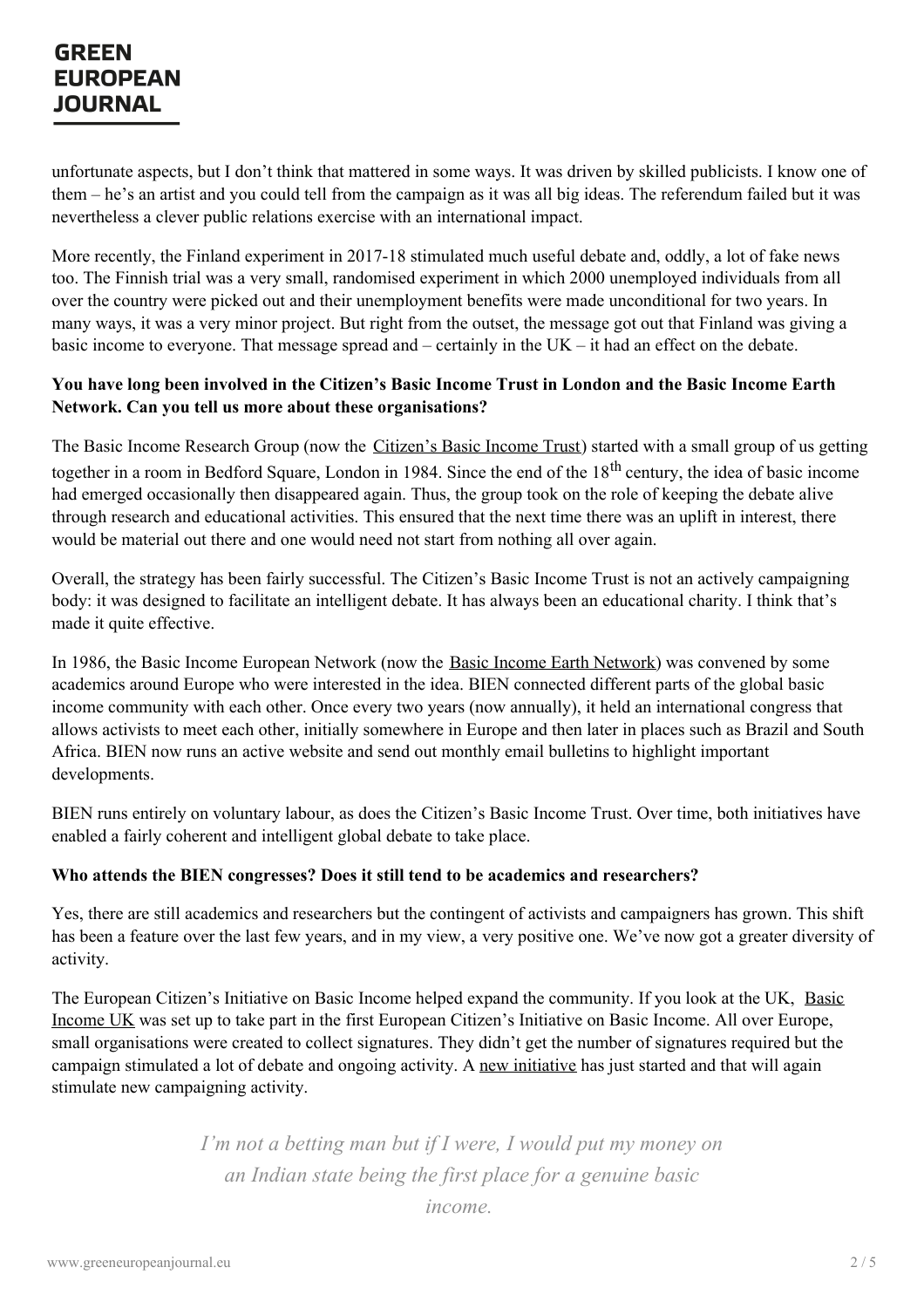The 2019 congress was in India. The Indian basic income debate is an interesting one for several reasons. First, India has intense poverty at the same time as having actually quite substantial resources. Second, India is a genuine democracy. Additionally, India is a very federal state. If an individual state wanted to implement a basic income, it could. I'm not a betting man but if I were, I would put my money on an Indian state being the first place for a genuine basic income.

#### **How compatible is basic income with a Green New Deal and policies aimed at improving the environment?**

One argument put forward is that people cannot focus on the future of the planet if their incomes are insecure. Insecure incomes create anxiety. Basic income would eliminate this anxiety, and in turn, improve people's ability to think about other things, like the environment.

While this link between basic income and the environment is positive, other links are much more ambiguous and depend on the nature of the particular basic income scheme. Important [research](http://www.lse.ac.uk/GranthamInstitute/publication/income-inequality-and-carbon-consumption-evidence-from-environmental-engel-curves/) conducted at the London School of Economics and elsewhere show that if you equalise incomes more than they are, then you will damage the planet. Underlying this is the fact that the propensity to consume in low-income households is higher than in high-income households. Consequently, for the same amount of additional income, more new consumption will be created in a low-income household than in a higher-income household and that has environmental effects.

But much remains unknown and that's why they're difficult to discuss. For instance, it is often theorised that if people had a basic income, then their employment patterns would change. We can't know the true extent of this impact on work until we have implemented a basic income. It might mean that the kinds of activities that don't damage the environment would increase, and the activities that do damage the environment would decrease.

## **How would a basic income be funded in a way which was compatible with governments' environmental objectives?**

Most of my research is based on funding a basic income from the existing income tax system because that's the most likely journey to an initial basic income.

But basic income can be funded in a variety of ways and carbon taxes are one option. A carbon tax of any real value will damage the disposable incomes of the poorest families. Transport and fuel costs will go up. A general increase in costs is likely because most things depend on energy from fossil fuels. A basic income can mitigate this impact.

To some extent, Canada understood this in ways that France didn't. The proceeds from Canada's tax on carbon was recycled into dividends to households. There are various ways in which this policy isn't a basic income, but it is not far off. It meant that people with lower disposable incomes had their incomes protected. Their costs have increased but so have their incomes. What President Macron didn't understand was that if you're going to raise fuel prices, then you do have to protect the incomes of the poorest households. It is no surprise that the yellow vests took to the streets, causing him to row back on his carbon taxes.

#### Some have suggested that a response to the Covid-19 crisis should prioritise jobs, while others suggest that a **basic [income](https://www.greeneuropeanjournal.eu) would undermine the dignity of work. How would you respond to these arguments?**

It is the means-tested system that ensures that paid work is not properly rewarded, thereby eroding work ethic, and ultimately, compromising the dignity of work.

Both the Namibian and Indian pilot projects saw an increase in economic activity amongst the people with the lowest incomes because for the first time they had something that they could rely on and were able to take risks.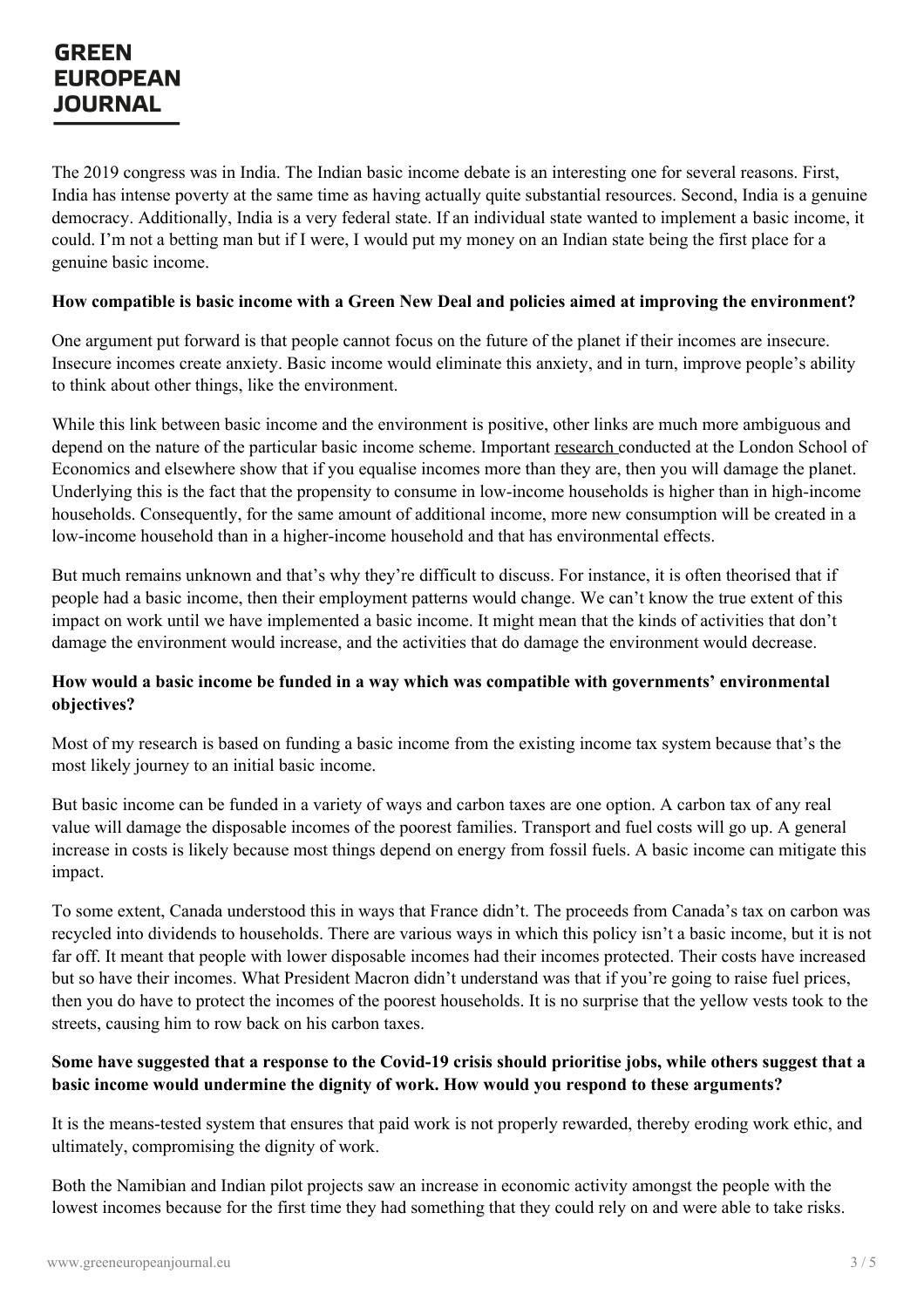They had this secure layer that would never, ever be taken away. That's what would be different between basic income and means testing. Basic income would never be withdrawn as earned income rose and so would incentivise work. It would incentivise people to form their own businesses and it would incentivise selfemployment.

#### **What about the idea that you should target social security at those who need it?**

Basic income would be an effective means of targeting everyone. What matters is that those who need it most definitely get it. At the moment, the means-tested benefits system does not necessarily do that.

You could impose taxes on the wealthy to render the fact that they receive a basic income irrelevant; they would end up getting less.

### Alongside basic income, other new ideas have been promoted as potential remedies to the current crisis such **as modern monetary theory. How compatible do you think basic income is with these ideas?**

Modern monetary theory is brought into the picture by some people who argue that government should simply create money in order to pay a basic income. There has long been an argument –Thomas Piketty being one of its proponents – that because automation has been providing a higher proportion of income to capital than to labour, the proceeds of production are no longer tracked by earned incomes. This explains the gap between gross domestic product and the total of earned incomes in the economy. The modern monetary theory argument goes that you can fill that gap with money creation without creating any inflation. Recent quantitative easing measures provide some evidence in support of this claim.

The problem is, you can only inject new money until you've filled the gap. You might be able to fund a temporary basic income. But I don't see how you can fund a permanent one using money creation.

## In the UK, an array of basic income proposals have been put forward since the onset of the current crisis, plus the feasibility study into pilots in Scotland. What gives you most optimism of a breakthrough for basic **income in the current context?**

My recent [research](https://www.iser.essex.ac.uk/research/publications/working-papers/euromod/em7-20) shows how expensive a recovery basic income of a reasonable size would be. If you were to go with a basic income at a level corresponding to the [minimum](https://www.jrf.org.uk/income-benefits/minimum-income-standards) income standards research by the Joseph Rowntree Foundation and Loughborough University, then you end up with an annual cost of 236 billion pounds, and that's after raising income tax rates by five percentage points. This is not cheap, and you could only do it for a few months.

> *A possible outcome of this particular crisis – an important protective measure at that – could be the establishment of a database for making direct payments to citizens.*

A possible outcome of this particular crisis – an important protective measure at that – could be the establishment of a [database](https://www.greeneuropeanjournal.eu) for making direct payments to citizens. If there is a crisis of a similar nature in the future and you're going to protect people's incomes properly then you're going to need a mechanism like that. At the moment, we just can't reach everyone.

In the UK, there's still this feeling that everyone needs to look after their own income and make sure they get it for themselves – as if somehow the benefits of past production by our ancestors, the national infrastructure, and the